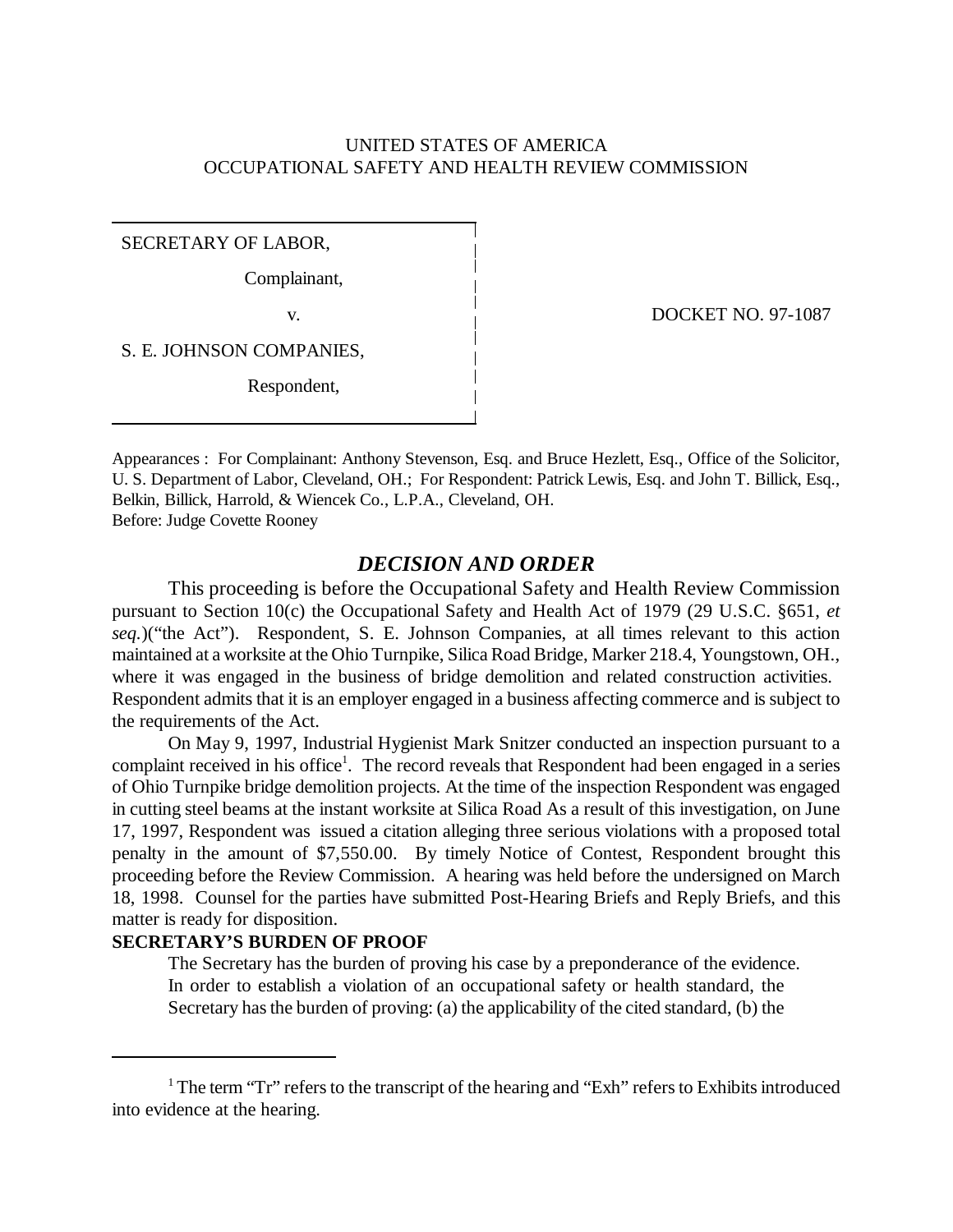employer's noncompliance with the standard's terms, (c) employee access to the violative conditions, and (d) the employer's actual or constructive knowledge of the violation (the employer either knew or with the exercise of reasonable diligence could have known, of the violative conditions).

*Atlantic Battery Co.,* 16 BNA OSHC 2131, 2138 (No. 90-1747, 1994).

#### **Citation 1, Item 1**

§1926.95(c) "Design." All personal protective equipment shall be of safe design and construction for the work to be performed.

*(a)* Employees using disposal suits during the cutting of steel beams.

The suits were not of fire retardant design.

During IH Snitzer's inspection, he learned that two foremen had been involved in cutting steel beams with torches while two more employees were using gasoline powered leaf blower devices (Tr. 15). He testified that during his interviews of Respondent's safety coordinator, David Furiate, and employees, he learned that the employees had been wearing disposable suits made of "Tyvek". He testified that he determined that the suits were not fire retardant because he had observed employees at another jobsite scorch a similar suit while using a torch (Tr. 16, 18, 32). He also testified that he had also obtained information from Dupont which described the fabric as non-fire retardant and not recommended for use with heat (Tr. 17-18). He obtained information for Dupont's Website with regard to the properties of "Tyvek". (Exh. C-1). He also testified that he contacted Dupont and received information about "Tyvek". (Exh. C-2)<sup>2</sup> (Tr. 18-19). He utilized these two documents in recommending this citation.

The undersigned accords no probative weight to these documents - Exhs. C-1 and 2. They were admitted into evidence as documents which IH Snitzer testified that he utilized in recommending a citation, however, their contents are of no probative value. The Secretary presented no witness or evidence to authenticate these documents. *See* Fed. R. Evid. 901 and 902. The undersigned recognizes that the Secretary attempted to introduce these records for the truth of the matters asserted therein. These documents are hearsay. The Secretary failed to establish any foundation to support a finding that these documents fell within the ambit of any rule defining hearsay exceptions, such as, a business record [Fed. R. Evid. 803(6)]. Accordingly, these documents are of no value in proving that the suits were not fire retardant.

 The Respondent presented testimony from Douglass McDowell, a laborer foreman at the subject worksite. He testified that he has cut steel for 20 years and had has experienced burns from sparks while performing burning operations. He testified that on those occasions he was not wearing a Tyvek suit. He further testified that while burning steel and wearing the Tyvek suit, it had never burned (Tr. 62-64).

The undersigned finds that the Secretary failed to prove by a preponderance of evidence that the Tyvek suit was not of a safe design and construction for the burning operations which Respondent's employees performed. The IH's testimony with regard to what he had previously observed with regard to this type of suit was speculative and failed to prove that the suits worn by the employees on the instant worksite were violative of the cited standard. The Secretary failed to

<sup>&</sup>lt;sup>2</sup> This document was an incomplete document in that it consisted of a cover page and one other page.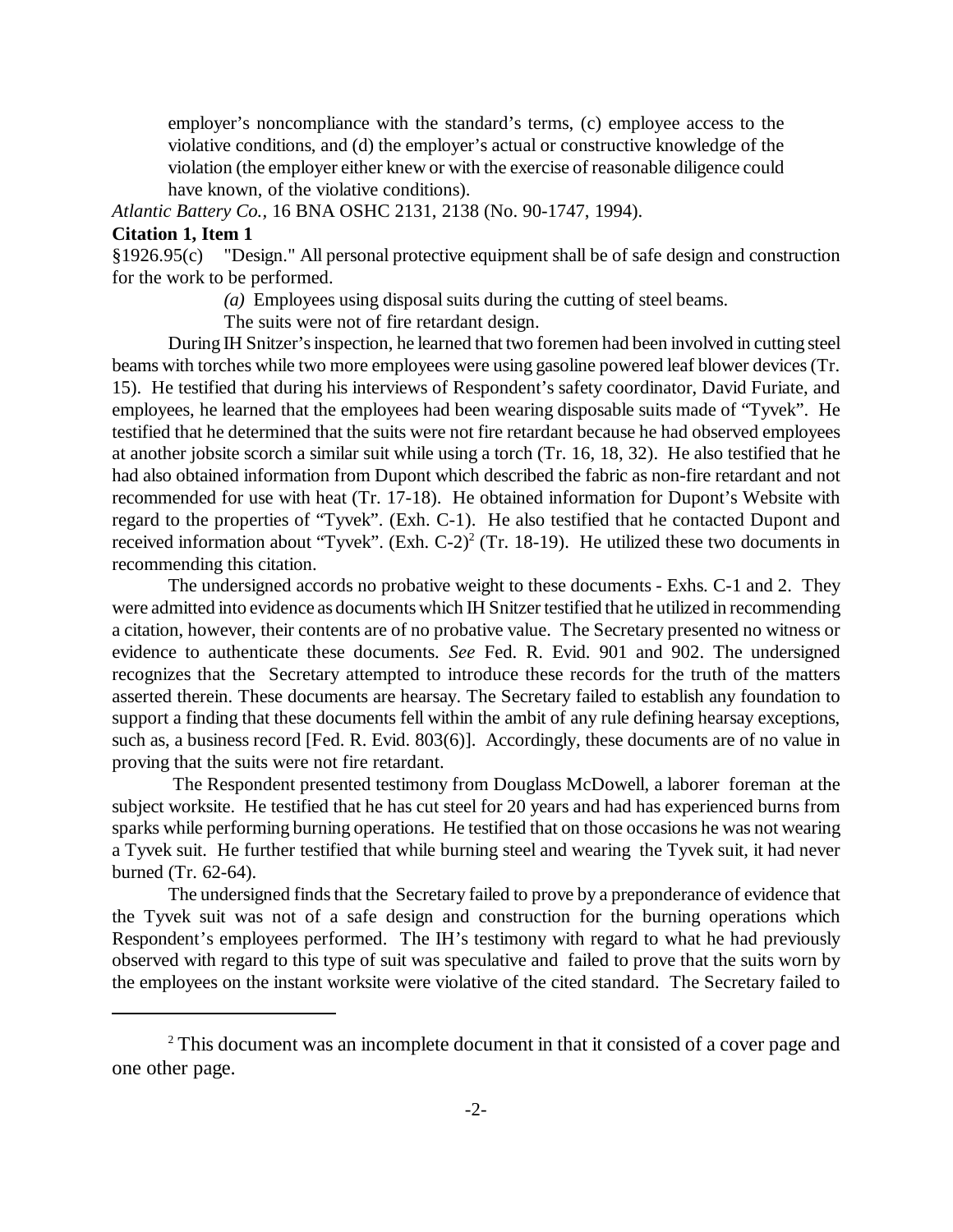produce any admissible evidence with regard to the properties of Tyvek. The violation is Vacated. **Citation 1, Item 2**

§1926.62(d)(4)(I) Where a determination conducted under paragraphs (d)(1), (2) and (3) of this section shows the possibility of any employee exposure at or above the action level the employer shall conduct monitoring which is representative of the exposure for each employee in the workplace who is exposed to lead.

*(a)* Monitoring conducted by the employer revealed that two employees were exposed to lead above the permissible exposure limit (PEL). One employee was exposed to 15 times the PEL; another was exposed to lead above at 31.8 times the PEL. Other employees in the area were not monitored.

IH Snitzer testified that this violation was recommended because not every job classification on the jobsite had been sampled for lead exposure (Tr. 24). He concluded this as a result of his conversation with the safety coordinator, who had informed him that the two employees performing the cutting had been monitored for lead, but the other employees in the area had not been monitored for lead (Tr. 25). It was his concern that without the monitoring, they might not have had on the appropriate protective equipment. (Tr. 25). These employees, who handled the leaf blowers, wore half-mask respirators, which were acceptable up to 500 micrograms per cubic meter of air (hereinafter "Fg/m<sup>3</sup>")(Tr. 26, 39).

Respondent presented the testimony of Douglas H. McDowell, a laborer foreman, who worked on the instant worksite. He described the protective equipment worn while cutting steel as "pretty self contained". He testified that the cutters wore hooded Tyvek suits with respirators and full face masks. They wore burning gloves and put duct tape around the gloves (Tr. 55-56, 60). He testified that the helpers wore Tyvek suits and half masks with dual filters. He testified that the cutters and helpers had all had been fit tested for their masks (Tr. 57). In describing the method of work he testified that as the cutters cut the steel, the helpers would blow in the same direction that the wind was blowing to clear the air. He also testified that prior to the commencement of the project, he performed the lead and cadmium sampling by scrapping chips of paint from the bridge (Tr. 58, 62).

 Robert DiNardo a certified industrial hygienist, certified professional engineer, and certified hazardous materials handler of Foley Occupational Health Consulting testified that he had been retained as a consultant for Respondent to advises them on their lead program on the Turnpike project. His qualifications included 20 years experience in the areas of lead and cadmium control (Tr. 69). He had personally performed services on at least seven bridge demolition projects of the Respondent. He described the standard protocol which similarly situated contractors involved in the same work used along the turnpike and which the Turnpike Commission had approved with regard to the removal of structural steel - torch cutter and helper with leaf blower to dissipate the fumes out of the cutter's breathing zone (Tr. 71). He testified that he had personally conducted air sampling, personal work zone and downwind air sampling for lead and testing for cadmium on the cutter and helper at Respondent's Ohio Turnpike Exit 8 worksite on April 4, 1997. He testified that based upon the testimony of the witnesses at trial, the work which was being done at Exit 8 was the same work being done at Silica Road. The work involved the standard protocol which he had become familiar and employees wore the same protective equipment. (Tr. 72-73,75, 82-83). The monitoring at Exit 8 took place a week to ten days within the time that work commenced at the instant worksite (Tr.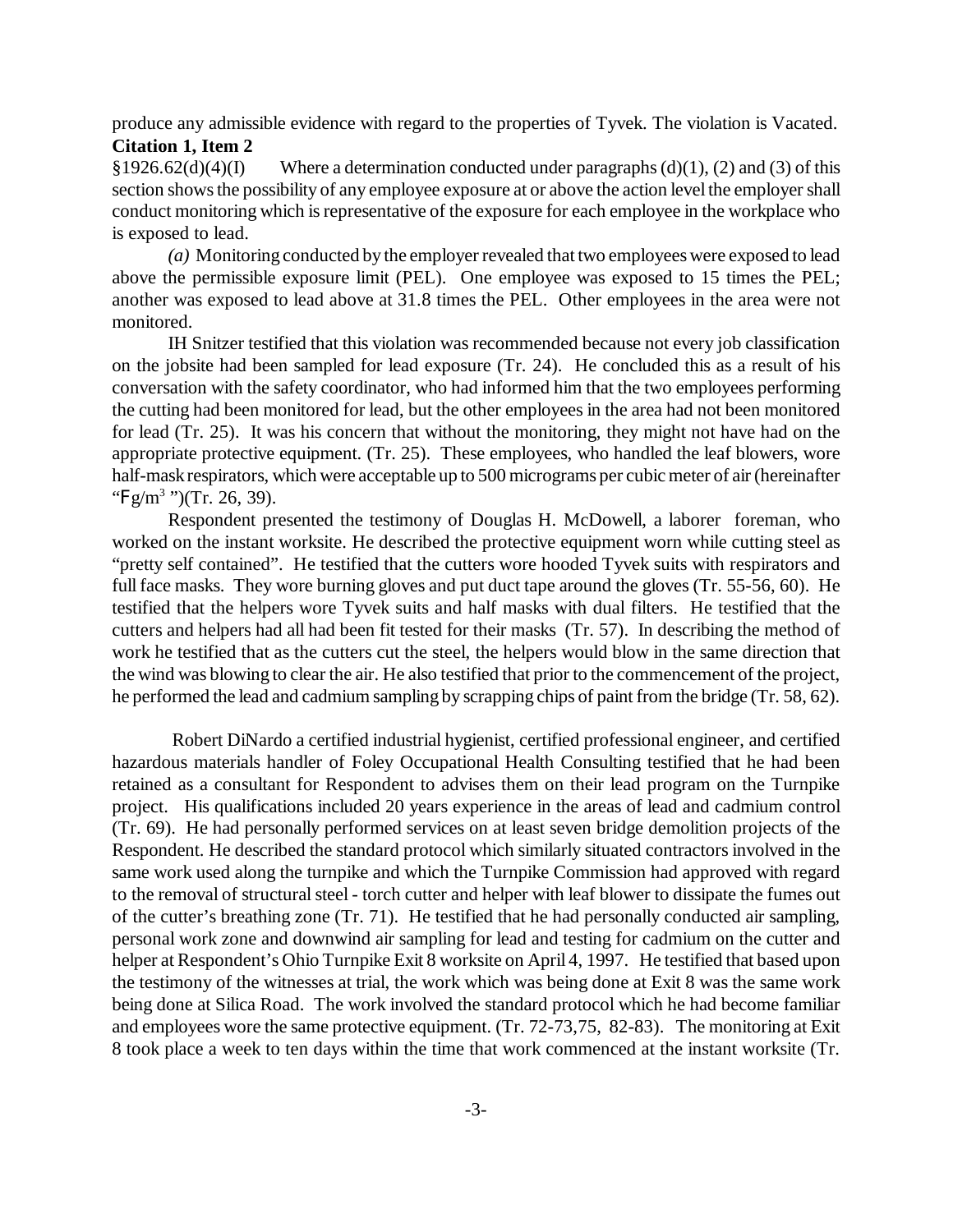80, 98). He testified that the results were adjusted for an 8-hour average. He testified that his results at the Exit 8 location revealed that the exposure level for the leaf blower was five times the OSHA limit -240 F g/m<sup>3</sup>. The half-mask would allow for ten times the exposure -500 F g/m<sup>3</sup>. Accordingly, they wore the proper protection (Tr. 73-74). In light of the fact that the helper wore the same safety equipment on the instant worksite, it was his opinion that the helper was fully protected (Tr. 75, 79). He testified that based upon the testimony of Mr. McDowell, the protective equipment used at the Silica Road site was the same as that used at the Exit 8 site. He acknowledged that he had conveyed the results of the Exit 8 site to Respondent and that they were aware of those results (Tr. 97).

The cited standard requires that the employer conduct representative sampling for each employee on the worksite. This standard provides for an exception to this requirement at section  $1926.62(d)(4)(ii)$  which sets forth that

. . .Where the employer has previously monitored for lead exposure, and the data were obtained within the past 12 months during work operations conducted under workplace conditions closely resembling the processes, type of material, control methods, work practices, and environmental conditions used and prevailing in the employer's current operations, the employer may rely on such earlier monitoring results to satisfy the requirements of paragraph  $(d)(4)(I)$  of this section if the sampling and analytical methods meet the accuracy and confidence levels of paragraph (d)(10) of this section.

As a general rule, one who claims an exception was the burden of proving its application. *United States v. First City National Bank*, 386 U.S. 361, 366 (1967); McCormick, Law of Evidence 787 (2d ed. 1972). Review Commission precedent establishes that "the party claiming the benefit of an exception has the burden of proving that its claim comes within the exception." *StanBest Inc.*, 11 BNA OSHC 1222, 1226 (No. 76-4355, 1983). The undersigned finds that the Respondent had met its burden of proof. The record establishes that the helpers, air blower operators, had not been monitored for lead. However, the record establishes that that testing had been performed on these employees at the Exit 8 worksite which closely resembled processes, type of material, control methods, work practices and environmental conditions (same time of the year) of Silica Road worksite. The test had been performed within a two week period which meets the 12 month requirement. The helpers' wore the same protective equipment which protected them against lead exposure in accordance with the Exit 8 results. The Respondent presented this evidence in support of its claim that it had not violated the cited standard.

The Secretary does not claim that Respondent did not meet the terms of the exception but argues that Respondent should not be afforded this exception because the Respondent did not rely on the exception when it decided to forgo monitoring the Silica Road site. Furthermore, the Secretary argues that there was no evidence that Respondent knew of and relied upon its allegations that the processes and materials at Exit 8 closely resembled the processes and materials at Silica Road, or that the work practices and environmental conditions at Exit 8 closely resembled the practices at Silica Road.(Secretary's Post-Hearing Brief, p. 9). The record reveals that at the commencement of the hearing, the Secretary's counsel raised an issue of prejudice with regard to testimony concerning prior monitoring. Counsel for the Respondent represented at the hearing that he had become aware of documentation which supported a defense of testing at another site and its effect on the requirement to monitor at the instant site while preparing its expert witness for trial a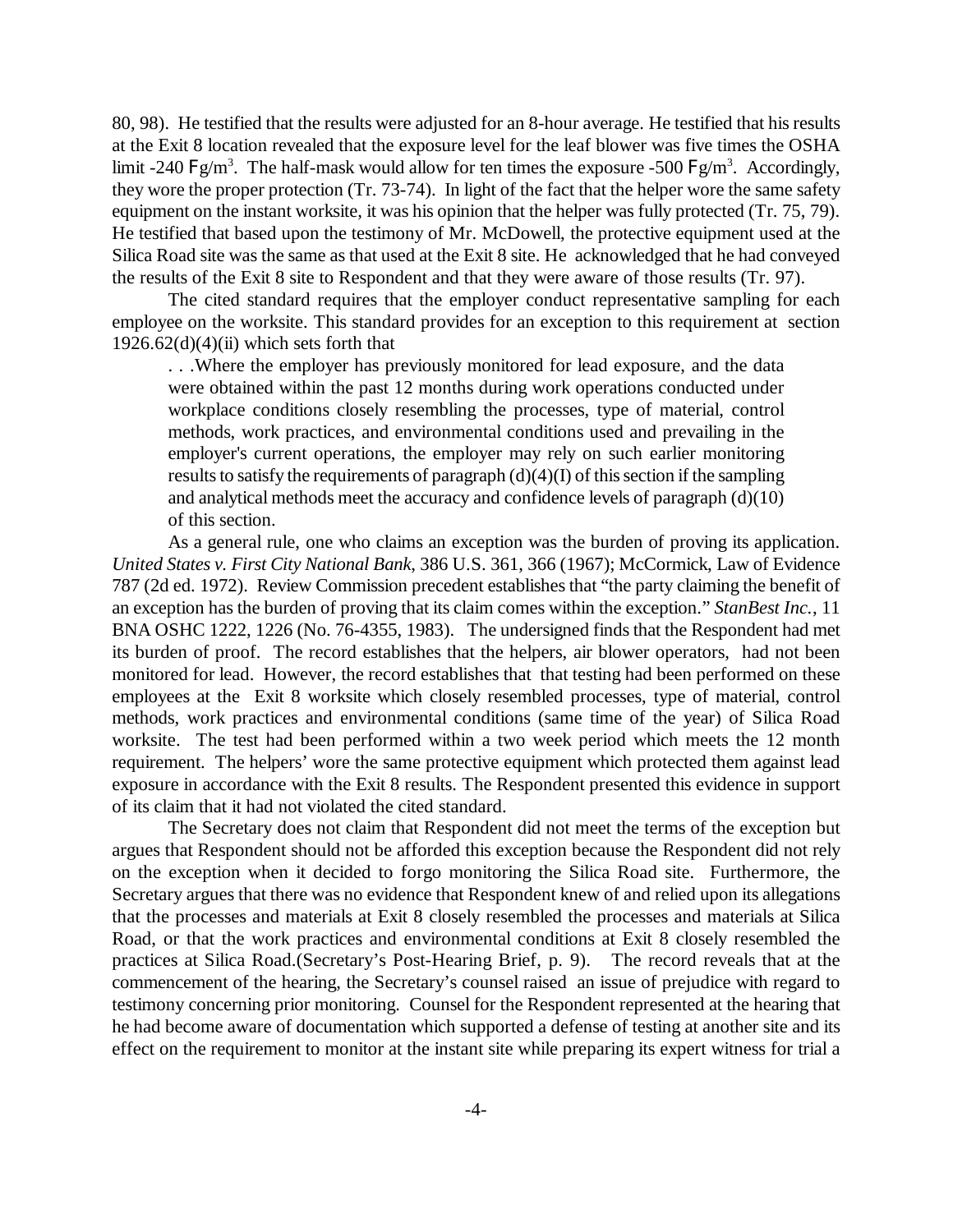few days prior to hearing. Counsel represented that his expert raised this issue a few days prior to the hearing and the Secretary was immediately notified of this monitoring. The undersigned permitted Respondent to present this testimony and permitted the record to remain open for the Secretary to present rebuttal evidence (Tr. 5-9). The record reveals that the Secretary has presented no rebuttal evidence and did not request that the record remain open for additional evidence.

The undersigned has reviewed the record before her and makes her findings based upon the evidence presented at trial. The undersigned finds the Secretary's arguments do not negate the evidence which the Respondent presented at the hearing.(Tr. 73-74). Mr. DiNardo provided testimony which was based upon his review of his office files on the instant worksite and the testimony he heard at the hearing (Tr. 84-86). Upon having his memory refreshed during the course of cross examination, he admitted that he had reviewed the lead compliance program for the instant worksite prior to the commencement of work on the instant worksite (Tr. 87- 88). The undersigned having observed his demeanor and forthright responses to questions at the hearing, finds his testimony credible. The undersigned finds that his prior involvement with the Respondent on similar projects for several years and his review of the lead compliance plan for the instant worksite are sufficient to establish that the Respondent relied upon such earlier monitoring. The record contains no challenge to the accuracy or validity of said monitoring. The Secretary has not proved by preponderance of evidence that the Respondent violated the standard or that a hazard exited. In view of this finding the violation is Vacated.

## **Citation 1, Item 3**

§1926.1127(d)(1)(I) Prior to the performance of any construction work where employees may be potentially exposed to cadmium, the employer shall establish the applicability of this standard by determining whether cadmium is present in the workplace and whether there is the possibility that employee exposures will be at or above the action level. The employer shall designate a competent person who shall make this determination. Investigation and material testing techniques shall be used, as appropriate, in the determination. Investigation shall include a review of relevant plans, past reports, material safety data sheets, and other available records, and consultations with the property owner and discussions with appropriate individuals and agencies.

*(a)* No determination was done.

CO Snitzer testified that prior to demolition at the subject worksite, the Respondent did not make a determination with regard to exposure to cadmium on the worksite (Tr. 28, 34). He testified that the action level for cadmium is 2.5  $Fg/m<sup>3</sup>$ , and the permissible exposure level is 5  $Fg/m<sup>3</sup>$ . He did not know what the exposure levels were at this worksite because the Respondent had not performed any air sampling (Tr. 28). He testified that in order to have complied with the standard the Respondent should have conducted air monitoring (Tr. 29). He acknowledged that Respondent could not have performed air sampling prior to demolition and that the Respondent had determined that cadmium was present, because "bulk testing" had been performed on a sample taken from the bridge  $3$ . The results of this testing revealed that there was less than a tenth of a percent (.1%) of cadmium in the sample of paint tested, which was below the detectable limits of the test - the test will not determine cadmium below a tenth of percent. He acknowledged that the testing Respondent did

<sup>&</sup>lt;sup>3</sup> Bulk testing involves the collection of paint, via scraping it off the steel beams, and submitting it to a lab for testing (Tr. 36, 61-62).